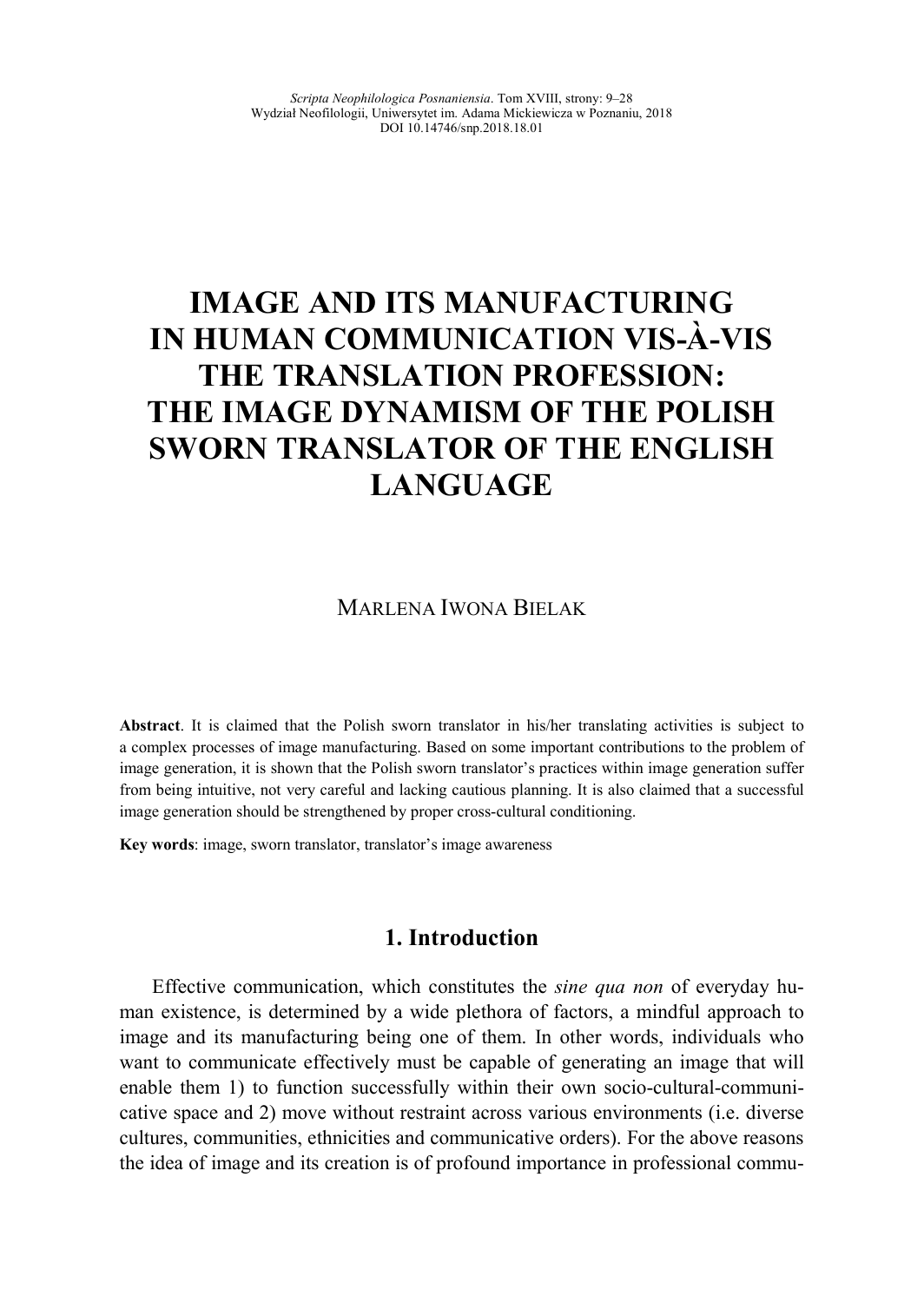nication. Accordingly, there seems to appear a need to analyze the aforesaid issue with reference to communicators of different professions who reside in diverse cultures. In this paper the concept of image and its formation is approached in relation to the translation profession, with particular emphasis put on the process of image manufacturing regarding a sworn translator of the English language who is a representative of Polish culture. The term *translator* is understood both as an interpreter and a translator of written texts.

### **2. Definition of image and preliminary views regarding the concept**

The term *image* originates from the Latin word *imago* which stands for a picture or symbol (Sampson, 1996, p. 15). The concept was popularized by Lipman (1922) who postulated that humans approach reality forming 'pictures in their heads' which represent simplifications of the complex nature of reality. Image is, therefore, subjective (Uścińska and Ciamciara, 2015, p. 90; Wongphudee, 2015, p. 59). Typically, the notion of image is interpreted as the general awareness of oneself/ourselves or the perception of a person, group or thing by the outer environment (Wójcik, 1997, p. 44); image may thus refer to individuals, groups or institutions. The concept in question may be also viewed as a collection of communicative techniques which result from intended and unintended decisions (Pluta, 2001, p. 32). Accordingly, image may be transformed under the influence of environmental factors with a view to adjusting it to the effect required by particular circumstances (Budzyński, 2002, p. 9). If a given image is to impress its receivers, the process of its manufacturing must be carefully planned (Worakijphokatorn, 1994). In sum, image may be approached from the static perspective (as the awareness of one's own identity or as a structure differentiating between images) or the dynamic one (as undertaking activities aimed at producing different images in the minds of receivers) (Puppel, 2016). Due to the fact that it is the latter framework that will be applied in the research part of the paper, a more thorough presentation of this proposal will be provided in the subsequent section.

### **3. Image as a characterisitic of embodiments (Puppel, 2016)**

Puppel's approach (2016), whose elements have been also described by Bielak (2017, pp. 49-53), is founded on the idea that image and image-related activities (i.e. image maintenance, manufacturing and dissemination) represent one of the fundamental elements of life dynamics typical of embodiments (defined as a biological, social and cultural entities). The above view is underlain by the assumption that 1) each embodiment is in possession of two interrelated properties, i.e. look and its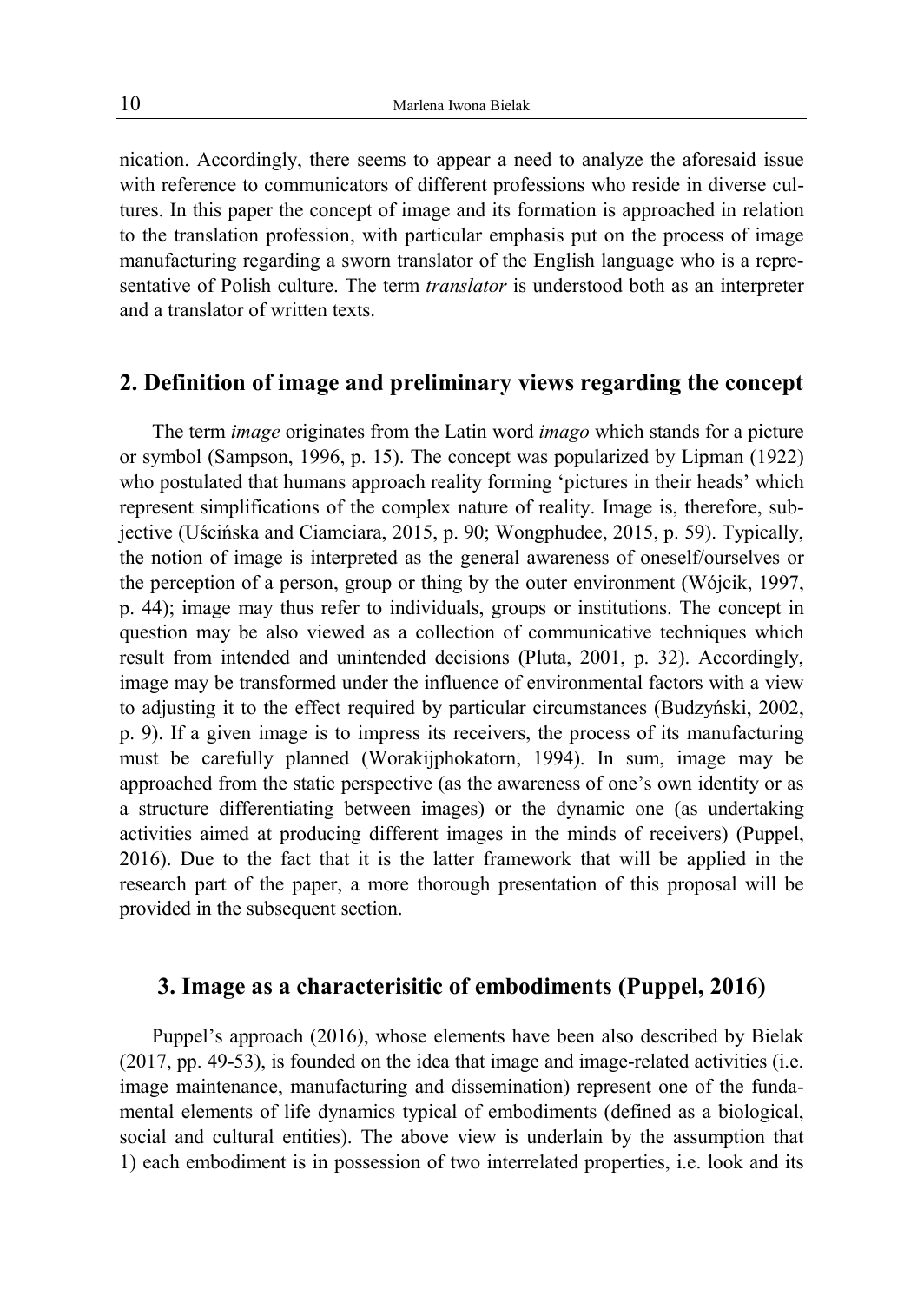perception and 2) everything in an embodiment contributes to the process of creating the image of this embodiment. With reference to the above rules, the notions of the *image universality law* and *global image system* are introduced (Puppel, 2016, p. 110).

According to Puppel (2016, p. 111), the definition of image is twofold, i.e. the notion in question may be viewed both as a state and as a concept approached in terms of its dynamics. Image as a state represents the embodiment's awareness (either higher or lower) regarding their own identity or the design which distinguishes between images. Image dynamism, in turn, refers to the continuous process of performing actions aimed at creating images in the receiver's mind with the intention of defending the embodiment or reaching/maintaining image aesthetics.

Due to its universality, the notion of image plays a vital role both in the realm of plants and animals and in the world of humans. Significantly, with reference to man and his/her communicative behaviors, image is conditioned not only by biological properties but also by socio-cultural aspects that impose socio-cultural utility on the concept under analysis. The existence of the aforementioned socio-cultural usefulness, in consequence, imposes the necessity of manufacturing and maintaining images that are most favorable for human communicators. In other words, the process of generating and maintaining images by human embodiments is aimed at reaching image success in various communicative orders, communities, ethnicities and cultures. The success in question is to be identified with image attractiveness that, in turn, forms some background for the prosperity of man as an individual and as a species (Puppel, 2016, p. 120).

The image of man in the static perspective refers to: 1) the awareness of communicators in terms of possessing their own mental image, i.e. a given opinion of oneself, and 2) the awareness of the need to apply one's mental image to produce a given impression among others. Therefore, the image of man as a state signifies the static structure of self-representation determined by the co-existence and co-operation of four ontological-constructive features: 1) the awareness of a communicator regarding the significance of his/her own image  $(I)$ , 2) feelings associated with one's own image  $(F)$ , 3) one's own evaluation of image  $(A)$  and 3) one's own mental picture of image (P). The above structure comprises the Image Complex of Man I-F-A-P (Puppel, 2016, pp. 116-117).

The image of man in the dynamic perspective refers to the communicator's awareness of the possibility of taking actions regarding manufacturing, maintaining and disseminating one's static structure of self-representation determined by its four ontological-constructive features. The above actions, performed via a multitude of means, serve the function of a *generative mechanism*. The mechanism in question involves the application of a fixed set of rules that introduce corrections to one's own image complex in order to guarantee its positive reception by others. The reproduction of a given image complex via a variety of means represents *the dynamics of image strategies* based on *image comfort* subcategorized into *motion, phonic*,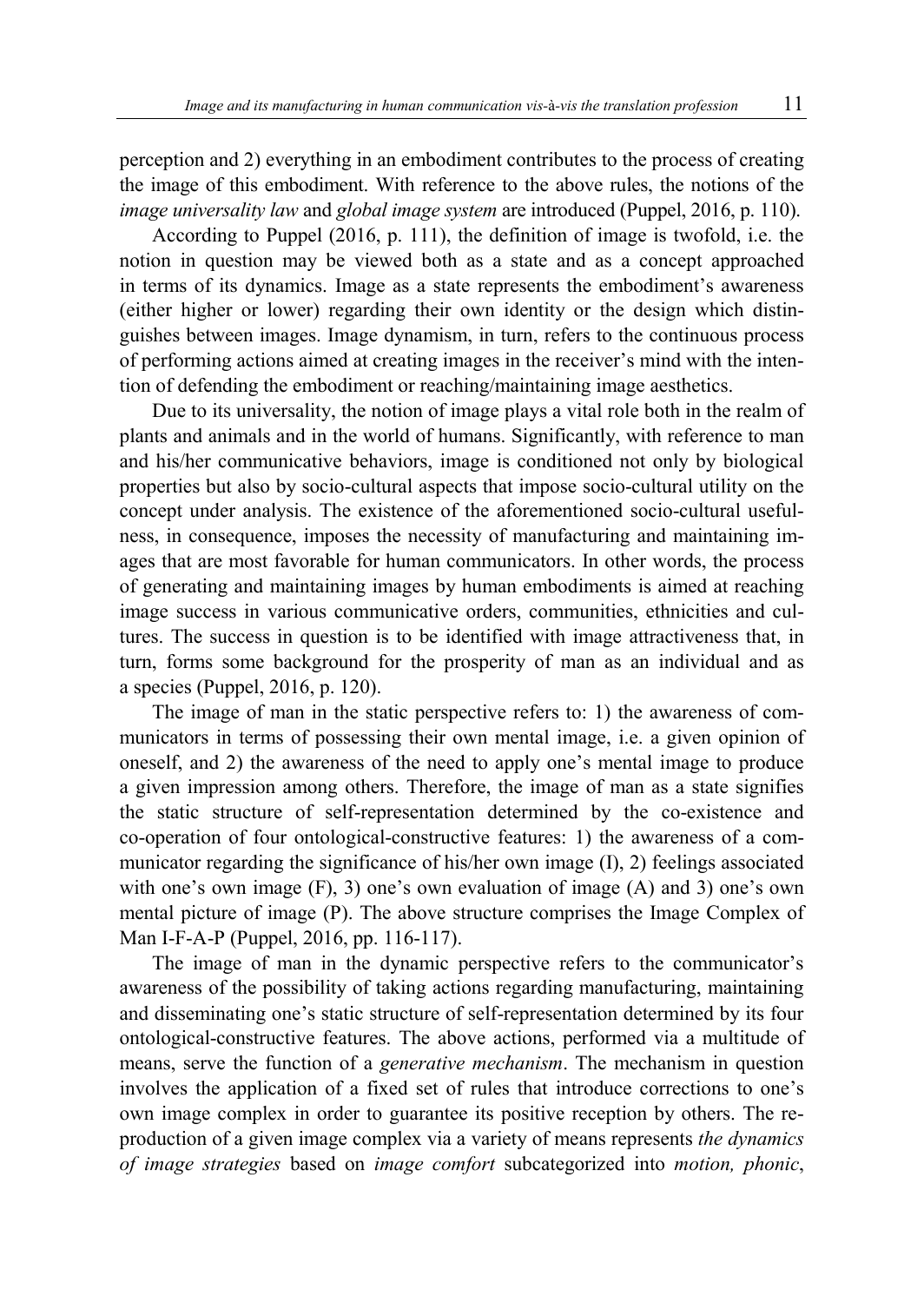*visual* and *olfactory* types of comfort (Puppel, 2016, pp. 114-115). Notably, the implementation of image strategies should aim to achieve the high level of *image effectiveness* defined as high performance with regards to affecting other communicators (Puppel, 2016, p. 116).

The category of image strategies implemented by man comprises *image modality strategies* and *figure strategies*. In the former group one can differentiate between three types of strategies: 1) mono-modality visual strategies (engaging only one modality, e.g. only the auditory-vocal modality, or only the visual-tactile modality or, less frequently, only the olfactory modality), 2) bi-modality visual strategies (involving the simultaneous use of two modalities – mainly the auditory-vocal one integrated with the visual-tactile modality) and 3) hybrid visual strategies (based on the combination of image strategies embodying the ear-eye dyad joined with the application of a technological medium). The latter group of image strategies consists of the *full-figure image strategy* and *the façade image strategy*. Importantly, image modality strategies and figure strategies are frequently joined, which guarantees the most successful presentation and perception of the image complex (Puppel, 2016, pp. 116-118).

The effectiveness of image, achieved by implementing the image strategies described above, is also determined by the image policy founded on two criteria: 1) image strength and 2) its durability. The latter criterion signifies the long duration of image, whereas the former refers to the strong presence of image that can be expressed by intensity and maximization of such image parameters as its size, color, smell, weight, etc. (Puppel, 2016, pp. 118-119).

Simultaneously, image creation is subject to the basic principles of economy, i.e. the rule of demand and supply and macroeconomic rules. In the macroeconomic perspective the possession of an image by a communicator may be viewed as having an *awareness capital* spread over different image constituents, which are related, for example, to communication orders classified as:

I – the primary/natural oral/vocal human communication order (NHCO) which is primarily based on the audio-vocal modality in the 'orality' dimension of communicator performance and supported by the visual-tactile modality in the 'gestural' dimension of communicator performance (AVO; the carrier: the human body)

II – the augmented written/graphic human communication order (AHCO), secondary to the NHCO, which is based on the visual-tactile modality (VIT; the carrier: the writing/print)

III – the AHCO with its major extension in the form of the primary hybrid human communication order (PHHCO), where the two modalities are used jointly in a multiplicity of uses (the carriers: the human body, the writing/print)

IV – the AHCO with its further extension in the form of the secondary hybrid human communication order (SHHCO), where the primary 'orality-gesturality'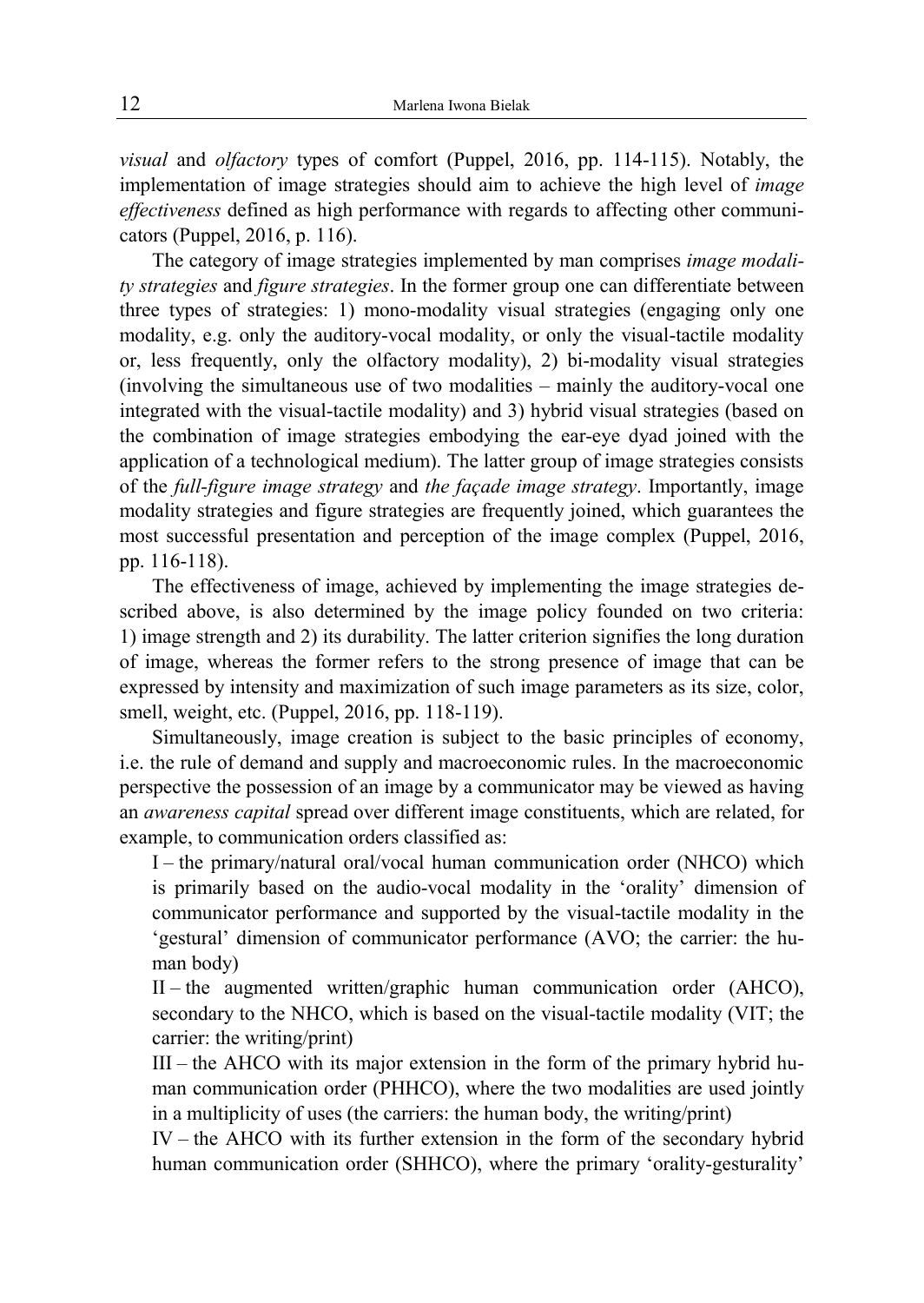connection has been strengthened by other technologically more and more sophisticated media, such as the quickly expanding electronic media, resulting in the establishment of the most sophisticated combinatorial communication systems (the carriers: all the multimedia) (Puppel, 2012: 9-10).

The ability of manufacturing image in changeable communicative contexts may be, in turn, juxtaposed with investing the awareness capital and interpreted as the liquidity of the capital in question (Puppel, 2016, pp. 119-120). The aforesaid liquidity is underlain by the basic assumptions of the image policy presented above which may be incapsulated in the principle: "more, longer, stronger, more beautifully" (Puppel, 2016, p. 120).

### **4. Image and professional success**

The present times are perceived as the era of image (Bobrowska and Garska, 2012, p. 148; Kunczik, 1996; Uścińska and Ciamciara, 2015, pp. 90-92). In consequence, the problem of image and its management is of vital importance to individuals who intend to succeed in their professional life. Since the impact of image and its creation on professional success is generally considered as exceedingly significant, the issues in question have been analyzed with reference to different professional fields and professions. To exemplify, the problem of celebrity image building has been approached, among others, by Czaplińska (2015) and Wongphudee (2016). With regard to shaping the image of an employer, one can consult Bartkowiak and Szłapińska (2014). The notion of successful corporate image building has been discussed, *inter alios*, by Andrzejewski (2003), Budzyński (2002), Cwalina, Falkowski, and Newman (2011), Dolphin (2000), Knap-Stefaniuk (2015), Ko, Hwang, and Kim (2013), Shimp (2010) or Smith and Taylor (2004). The image of teachers has been analyzed, *inter alios*, by Czepiec-Mączka (2000), Famuła (2003), Judge (1995), Korczyński (2002), Stróżyński (2001), Swetnam (1992) or Świder (2002), whereas its manufacturing on internet sites has been presented by Bielak (2017). In terms of manufacturing the image of politicians, one can point to publications by Cichosz (2003), Dobek-Zaręba (2011), Harvey & Young (2012), Jeziński (2011), Schill (2012) or Wheeler (2013) among others. Generally speaking, the idea of image and its management can be analyzed with reference to each particular profession, inclusive of the translation one.

### **5. The translator's image and its manufacturing**

Every translator, as an embodiment, is subject to the image universality law and, accordingly, possesses an image that constitutes an element of the global image system. The image in question may be assumed to belong to the subsystem of global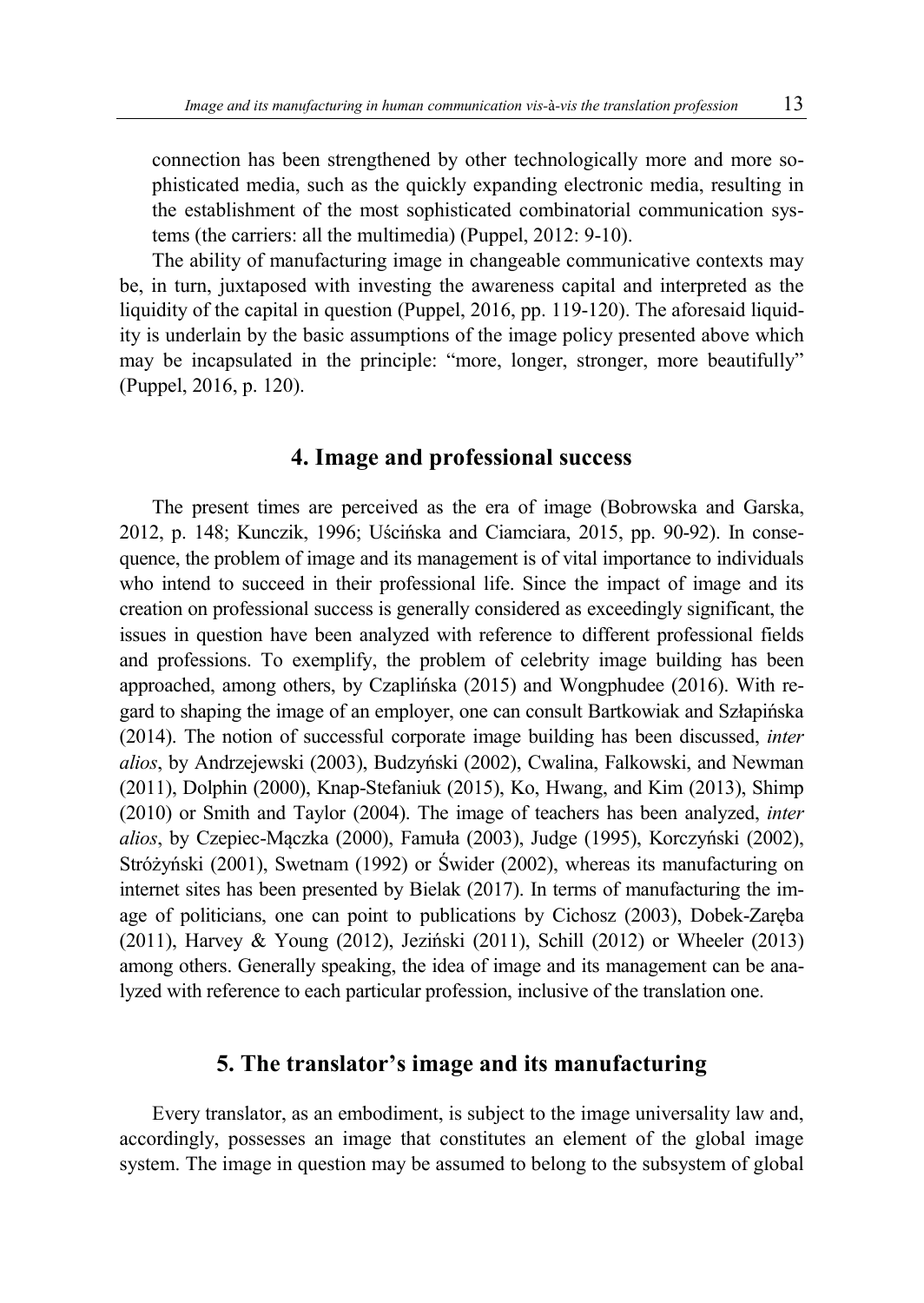professional images further divided into profession-specific categories comprising culture-specific classes. Each translator, therefore, possesses his/her own look and its perception which are determined by the culture in which the translator functions. In consequence, the translator's image, which originates from everything that represents the translator per se and his/her work, is subject to strong cultural conditioning.

The translator's image dynamism is focused on achieving image success (identified with the translator's image attractiveness) in different communicative orders, cultures, ethnicities and communities. The basic criterion that conditions the aforesaid success is the high level of translating skills represented by the translator. Advanced translation skills are mainly designated by the capability of applying appropriate language registers and translation approaches in different translation contexts.

The range of registers translators encounter in their job is exceedingly wide. To exemplify, community interpreting, as a very broad discipline based on different types of discourse, requires the use of various linguistic jargons and styles, whereas the translation of such literary genres as poetry generally involves the use of aesthetically-oriented forms of language. Totally different registers may be identified in the case of legal, medical, technical or linguistic texts. In consequence, the translator's ability to apply a huge number of registers signifies exceedingly advanced linguistic skills, which in turn translates into a high degree of professionalism contributing to the translator's image success.

The selection of the translation approach is strongly determined by the type of commission the translator receives. To exemplify, conference interpreting ought to be characterized by the high level of text equivalence and faithfulness, the interpreter's neutrality and uncommitment and rest on advanced rhetoric skills. The conference interpreter should, therefore, attempt to be "invisible or transparent" (Tryuk, 2006; Bielak, in print). In the case of community interpreting, the interpreter may be perceived as an interaction participant who performs different roles (Wadensjö, 1998), which changes the attitude to the role of precision in translation. In consequence, community interpreters frequently do not provide word-for-word translations. They are not "transparent or invisible" but give their own explanations, ask additional questions or omit certain elements of the source text such as curses (Tryuk, 2006; Biernacka, 2014; Bielak, in print). In the case of functional texts such as guides or advertisements, translators should take into consideration the purpose of their translations (cf. Vermeer, 1978; Reiβ and Vermeer, 1984; Holz-Mänttäri, 1984; Bielak, in print). Examples of the above type may be multiplied. Due to the fact that translation approaches which should be applied in different translation environments are extremely diversified, it may be assumed that translators who successfully adjust their translation methods to a given translation context represent a high level of translating skills, which provides them with image attractiveness.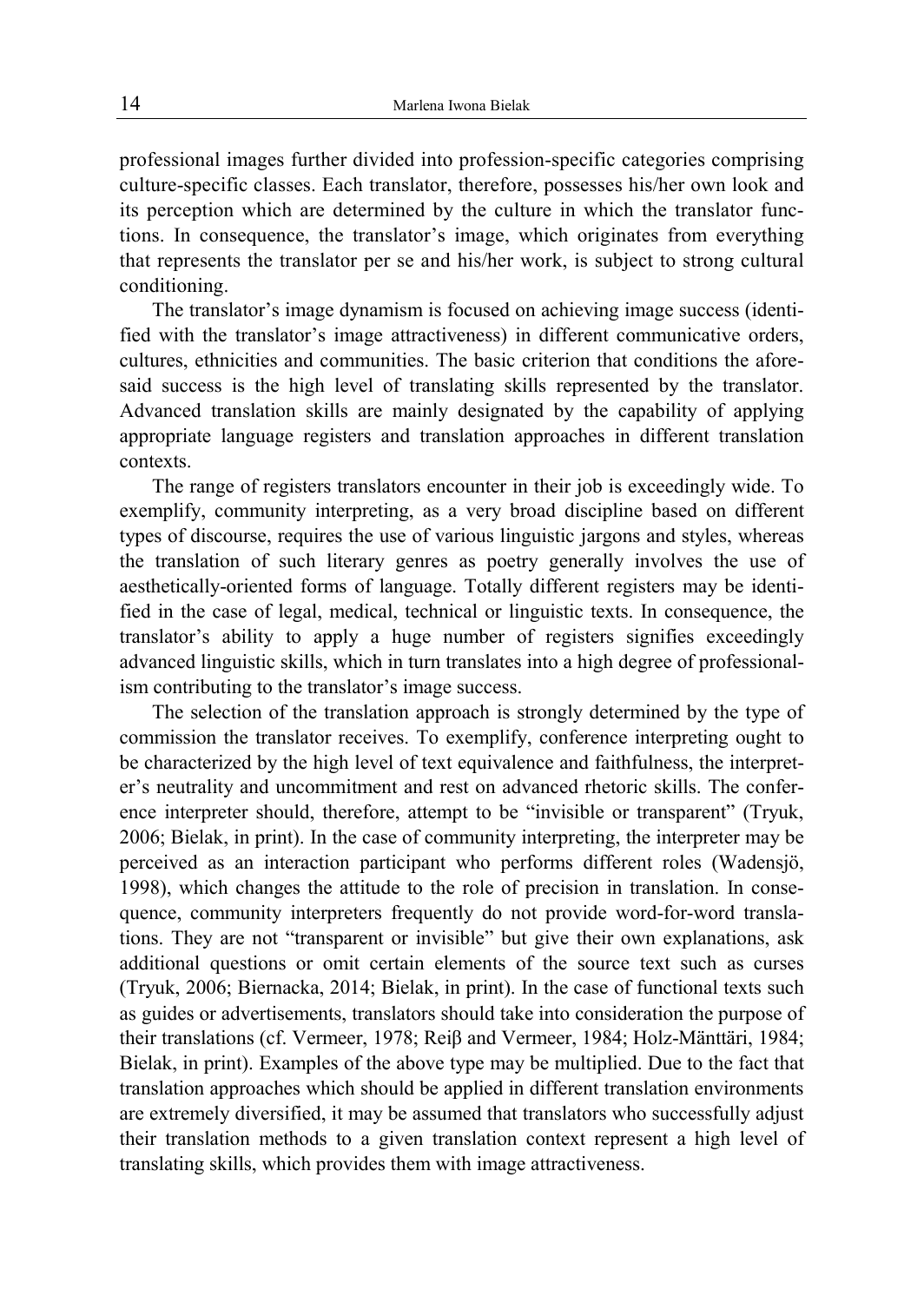High translation skills determining the translator's image success may be officially certified. Regulations with reference to obtaining the rights of certified translators differ from country to country. In Poland it is The Act of 25 November 2004 that "(…) defines the conditions and procedure for obtaining and losing the right to practise the profession of sworn translator, as well as the rules for practising the said profession" (Act of 25 Nov. 2004 on the Profession of Sworn Translator, Art. 1.1). In accordance with the above act, the sworn translator is in possession of advanced skills certified by two types of diplomas, i.e. he/she must be a natural person who:

(…) is a graduate of higher education Magister's studies in the field of philology or is a graduate of higher education Magister's studies in another field and post-graduate studies in the field of translation and/or interpretation, appropriate for the given language; (…) has passed an examination in the field of translation and interpretation from the Polish language into the relevant foreign language and from that foreign language into the Polish language; hereinafter said examination shall be referred to as the "examination for sworn translators" (Act of 25 Nov. 2004 on the Profession of Sworn Translator, Art. 2.1.5, 2.1.6)

The image attractiveness in question is also conditioned by the translator's respectful attitude towards his/her clients, which may be expressed by:

- a tidy flat (in the case of freelance translators it frequently performs the function of an office),
- a well-prepared offer with details regarding translation preparation,
- a natty translation copy handed to a client,
- a polite attitude towards clients (even towards those who behave in an impolite way),
- a neat and tidy look of a translator freelancers, while working at home, may be occasionally found slovenly (Szulczewska, 2014).

Conversely, a neglecting attitude towards clients, which has a disastrous impact on the translator's image, may be exemplified by:

- swearing,
- missing the deadline,
- promising things that are impossible to be achieved,
- irresponsibility,
- bad organization of work,
- problems with keeping translated information confidential (*Wpływ błędów na wizerunek, n.d.*).

Notably, the translator's image success/attractiveness may be reached if the presentation of advanced translation skills and a well-mannered attitude to clients are demonstrated by the translator via appropriately adjusted image strategies based on image comfort. It must be highlighted that at present it is especially the group of hybrid visual strategies that is of vital significance in translation business. Nowa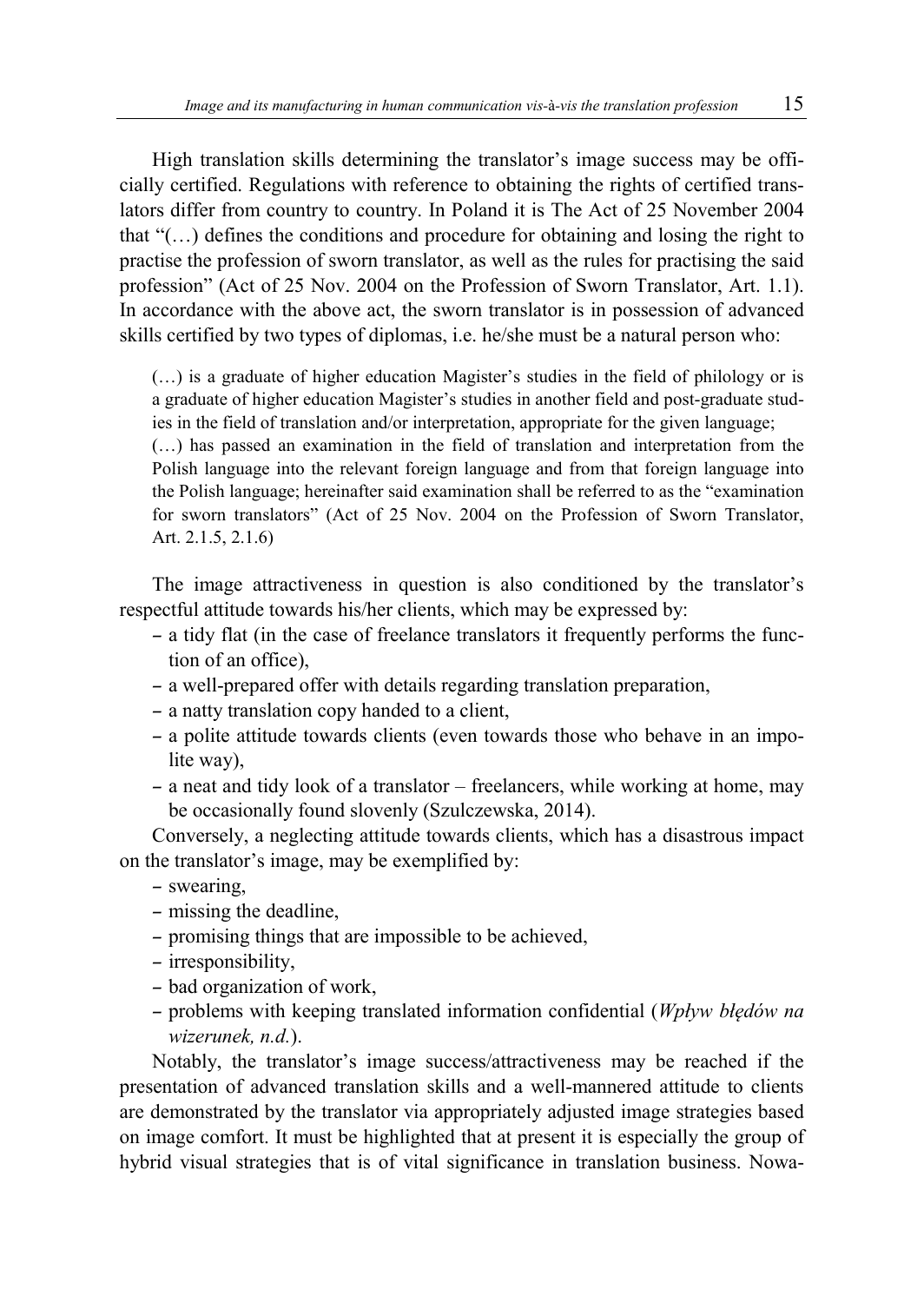days, translating, contacting clients or advertising translation offers seems to be hardly imaginable without the use of different technology media.

The application of image strategies by the translator ought to be directed at reaching a high degree of his/her image effectiveness, which is strongly dependent on the translator's image attractiveness (i.e. the latter increases the impact of the translator's image on his/her potential clients). In consequence, the translator's image effectiveness, reached via disseminating the translator's attractive image, may be measured in relation to the number of translation orders received by him/her (which translates into professional success).

The liquidity of the translator's awareness capital, which is aimed at achieving maximum benefits, may be fairly large due to the fact that it may be held in different communication orders. The specify, contacts with clients may involve all the four communication orders, whereas written translation may be based on 1) the joined use of the graphic and natural human communication order or 2) the application of graphic and primary communication order supported by multimedia. Interpreting may engage the natural human communication order, but it may also rest on the combined use of the graphic and natural human communication order if it involves note-taking. Notably, the process of investing the translator's image awareness capital in various communicative orders facilitates the full realization of the rule expressed by Puppel (2016, p. 120) as "more, longer, stronger, more beautifully".

The translator's image and its manufacturing, just as all elements of communication, are strongly culturally determined. In this paper due attention will be paid to the process of building the translator's image in Polish culture. The research undertaken for the needs of this work, which is demonstrated in the following part of the paper, will be based on the dynamic approach to image proposed by Puppel (2016) which, as already mentioned, is defined as undertaking a vast number of activities aimed at producing different images in the mind of receivers.

### **6. Research method**

The research constitutes a qualitative analysis and is based on a case study. It is aimed at analyzing selected aspects of image dynamism with regards to one sworn translator of the English language who is of Polish nationality and resides in Poland. In other words, it attempts to show how the sworn translator's image, in the context of Polish culture, is manufactured, maintained and disseminated in view of securing its positive reception by potential clients. The research seeks to find answers to the questions presented below.

The main research question:

1. How can the image of the Polish sworn translator under analysis be described in terms of its dynamism?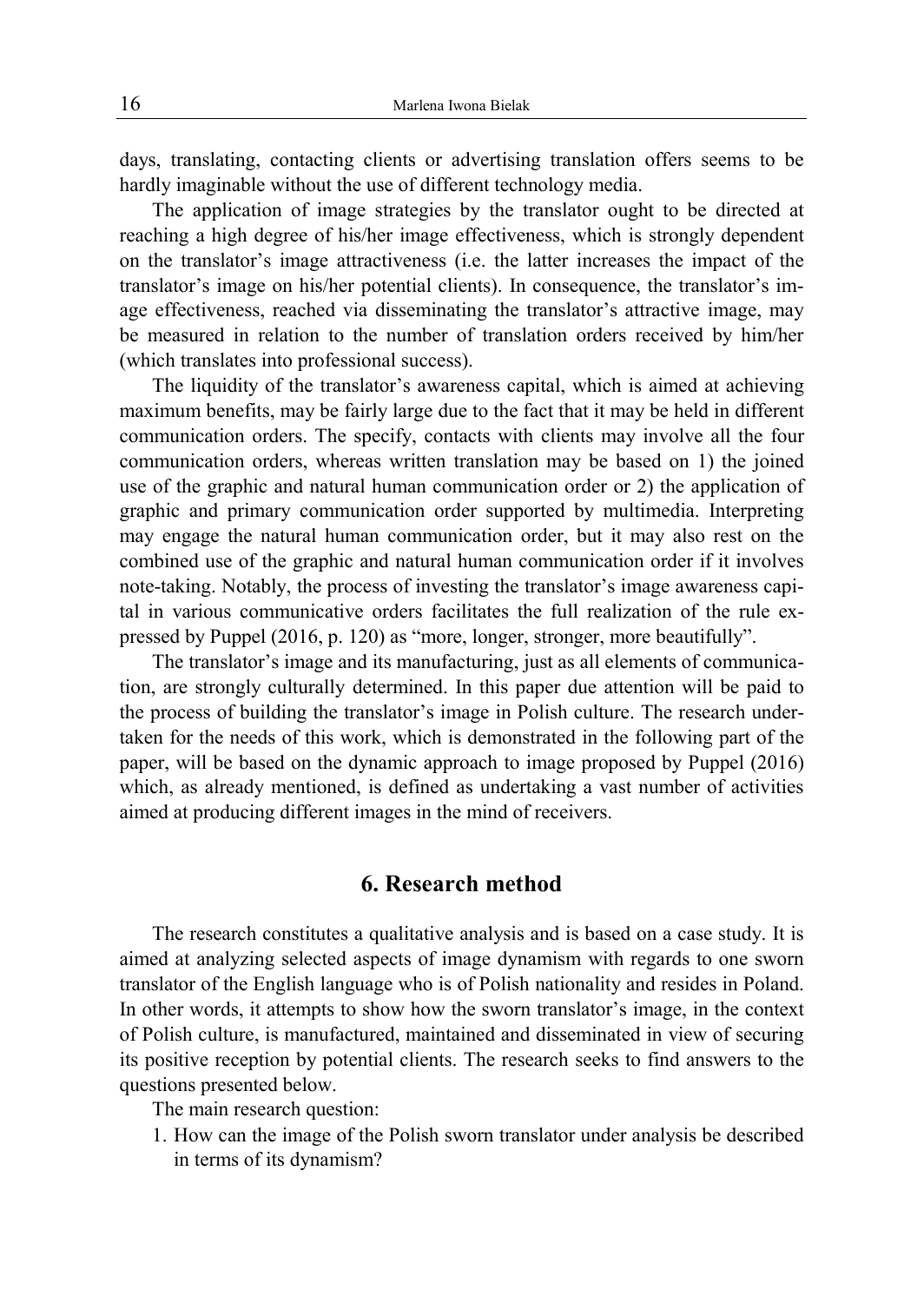Supporting enquiries:

- 1. Can the translator be treated as a full professional?
- 2. What image strategies are applied by the Polish sworn translator in the process of manufacturing, maintaining or disseminating her image a) while performing translation activities and b) in her contacts with clients?
- 3. Are the image strategies applied by the Polish sworn translator founded on image comfort?
- 4. Does the application of image strategies by the translator result from any preplanned scheme?
- 5. Does the process of manufacturing the translators' image result in the success/attractiveness of the image in question?
- 6. What is the strength and duration of the Polish sworn translator's image?
- 7. How can one characterize the liquidity of the translator's awareness capital with reference to communication orders?
- 8. Does the manufacturing, maintaining and disseminating of the Polish sworn translator's image result in image effectiveness?

The research data was collected by applying the method of interviewing. The interview conducted with the translator under analysis lasted about two hours. Its scenario, presented in the appendix, consisted of 12 enquiries and initial information (directed at the interviewee) regarding the research objectives and its anonymity.

### **7. Research results**

The results of the research, which consist of the information gathered during the interview with the Polish sworn translator of the English language, will be presented with reference to the questions of the interview scenario.

- 1. Interview scenario question 1:
	- *Could you describe your qualifications and professional experience?*
	- ‒ The translator is a graduate of MA studies in the field of English Philology. She was granted the right to practice the sworn translator's profession at the beginning of her professional career, i.e. three years after her graduation. She did not take any exam (at that time no examination for sworn translators was obligatory – there were very few English philology graduates and very few people who spoke any English at all. Additionally, English philology studies were elitist and a diploma in this field of study represented high qualifications. Examinations for sworn translators were introduced when studies in Poland lost their elite character and began to represent mass education). Additionally, she holds a PhD in linguistics and at present she is preparing her habilitation thesis.
	- ‒ Her professional experience includes translation activities and teaching both EFL at various levels and academic theoretical subjects in the field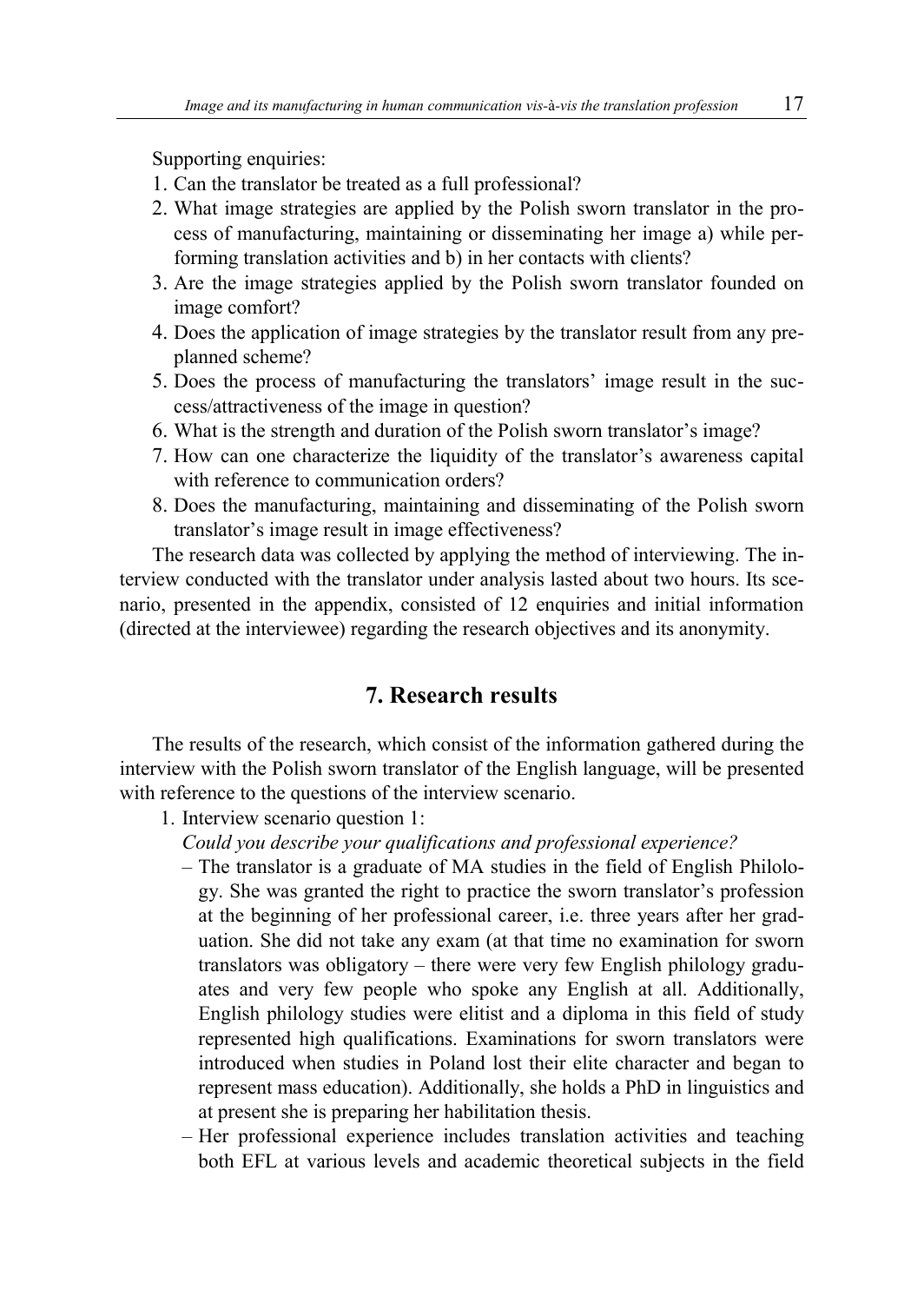of English philology. She has been professionally very active for over 20 years. As a translator, she works as a freelancer.

2. Interview scenario question 2:

#### *Could you describe your professional achievements?*

- ‒ One of her basic professional achievements of the translator is that the quality of her work is high. The basic rule she follows while translating is that in cases of doubts she always consults numerous dictionaries, on-line sources or experts in a given field. She never leaves a given problem unresolved.
- ‒ Additionally, the lady never accepts a translation commission if the deadline required by the client is too short, which makes reaching the appropriate standard of translation impossible.
- ‒ The high quality of her work also results from the fact that the translator is focused on developing her competences, inclusive of proceeding with her academic career (which also enriches her as a translator). The lady highlights that she has been constantly learning new things. As a result, the progress she has made in terms of developing her translation skills is enormous. To exemplify, at the beginning of her professional work one could identify situations (but not numerous) when the results of her work were not fully perfect, whereas at present such imperfections do not occur.
- 3. Interview scenario question 3:
	- *What types of texts do you usually translate?*
	- ‒ In her professional career the translator has worked both as a translator of written texts and as an interpreter. In terms of written translations, she has mainly translated documents that required the application of different registers, e.g. legal, business, financial, administrative or medical ones. With reference to different types of oral translations, the lady has experience in community interpreting, with particular reference to court interpretation.
- 4. Interview scenario question 4:
	- *Do you accept all translation commissions?*
	- ‒ The lady does not accept all translation commissions for two reasons. The first one is that some of them are too time consuming, which makes them not profitable if you take into consideration the bids for each translation page. The other is that her time is limited (she has numerous professional duties) and she does not always have enough time to work on a translation (especially when the commission is urgent, i.e. the deadline suggested by the client is very short).
- 5. Interview scenario question 5:

*Do you need more translation commissions?* 

‒ The translator does need any additional work, i.e. she is provided with the number of translation commissions she needs. She is simply not capable of taking on more translation responsibilities.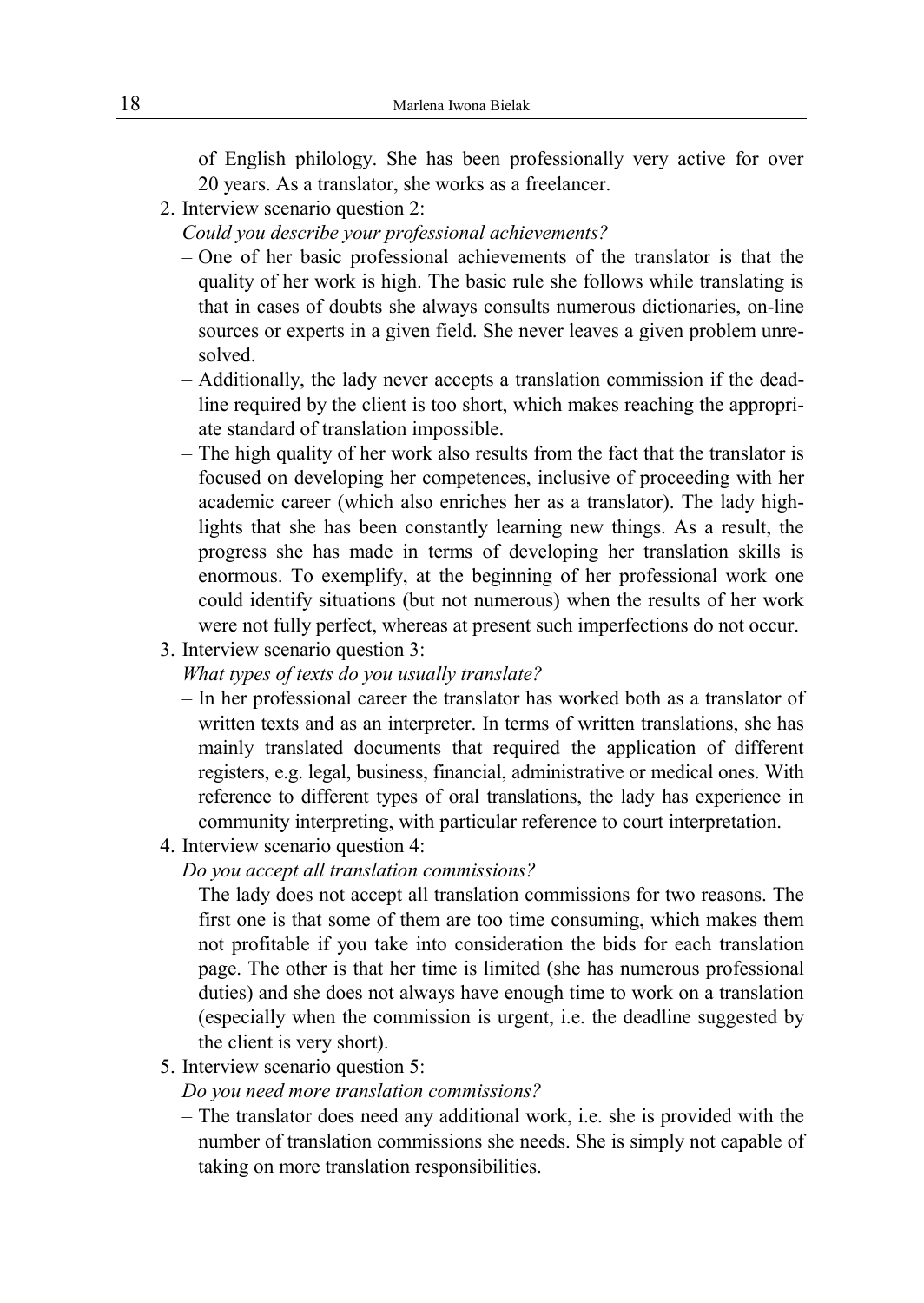- 6. Interview scenario question 6:
	- *How come you have got enough/not enough translation commissions?*
	- ‒ The lady thinks that she has got enough translation commissions thanks to the fact that:
		- a. she has a good reputation,
		- b. she is known among the local population she has been working in the place of her residence (which is not a very big city) for a very long period of time – over 20 years.
- 7. Interview scenario question 7:

*What activities constitute the process of translating/interpreting performed by you?* 

- In the case of written translations, the lady opens her computer, translates the text she has been provided with and prepares its printed copy that will be passed to a client.
- The preparation of a hand-written copy of translation is exceedingly rare but there are cases when she is asked by colleagues to prepare a handwritten, on-the spot translation of, for example, the title of an academic paper.
- In the case of certified translations, each copy begins with the translator's personal data (her name, surname, address, phone number) and information regarding the translation (the language of the source text is specified). At the end of the copy there appears a note confirming that the translation is in accordance with the original text (the language of the original is also specified here). The final information also includes the number of translation pages (one translation page amounts to 1125 characters), the price that has been charged and the date. Each page of the translation is signed by the translator and stamped (the stamp includes the translator's name, surname and ministerial number confirming the right to certify documents).
- While translating, the lady consults numerous dictionaries (mainly internet ones), visits translation fora and enters academic papers to understand the meaning of certain terms (e.g. medical or legal ones). She does not make use of any translation computer programs as she considers them not fully reliable.
- As far as interpreting is concerned, the lady comes to the place where she is going to interpret and, subsequently, she performs her duties. So far she has mainly participated in community interpreting, where she acted as an interaction participant, i.e. she did not provide "word-for-word" translations, translated only the essence, asked extra questions and provided her own explanations. Sometimes she takes notes while listening to the text that she is going to interpret in a moment.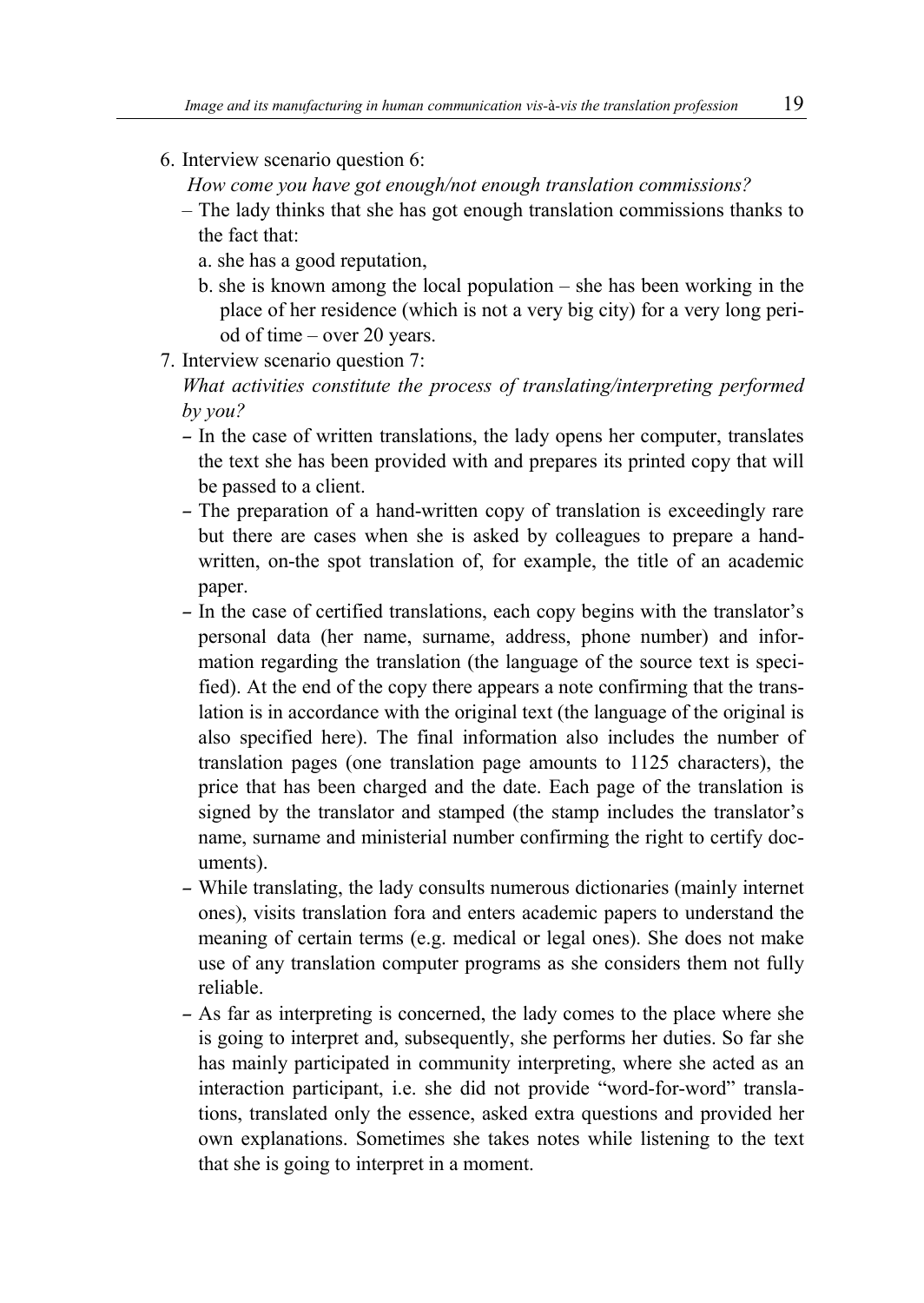8. Interview scenario question 8:

*How do you advertise your translation offer?* 

- The translator has displayed her name and contact details on a board placed next to her house door (the information is transparently and aesthetically arranged).
- She does not specially focus on presenting her translation offer in virtual space, i.e. the translator neglects advertising her name on Facebook or any other social websites and has no official translator's website with the precise description of what she offers. Her name (as the name of a translator) appears in virtual space only in one context  $-$  it is the ministerial list of sworn translators.
- Notably, the translator's name appears on-line with reference to her other activities, i.e. her academic career accompanied by teaching and administrative duties.
- The basic reason for not advertising her translation offer via virtual space in a variety of ways is that she does not look for additional work. Since translation is not her only job, she can hardly meet deadlines when she combines her regular employment duties and translations.
- The translator highlights that if she needed more work, her translation offer should be definitely popularized more intensively on-line.
- 9. Interview scenario question 9:

*Could you describe your contacts with clients?* 

- The translator's clients either contact her via phone, e-mail or visit her at home to discuss translation arrangements. They also come to her house to leave the text that is to be translated or send a copy of it via e-mail. When the translation is ready, the translator informs the client about it either via phone or by e-mail. Then the client usually comes to her at home to collect it. Occasionally, the translated text is sent via traditional post. Clients are provided with an invoice and, in the case of a certified translation, they confirm its receipt by signing the register of translations.
- The translator's house that functions as an office is clean and tidy.
- Additionally, the translator tries to look tidy and well-dressed and attempts to be always polite towards her clients (although their behaviors are very controversial sometimes).
- Her clients are always asked to come in and sit.
- The printed translation that is handed to a client is always natty.
- E-mails sent to her clients are always written in formal language and conform to all the rules of Polish politeness.
- 10. Interview scenario question 10:

*Do you remember any situations when the way you are perceived by others was negatively influenced in any way?*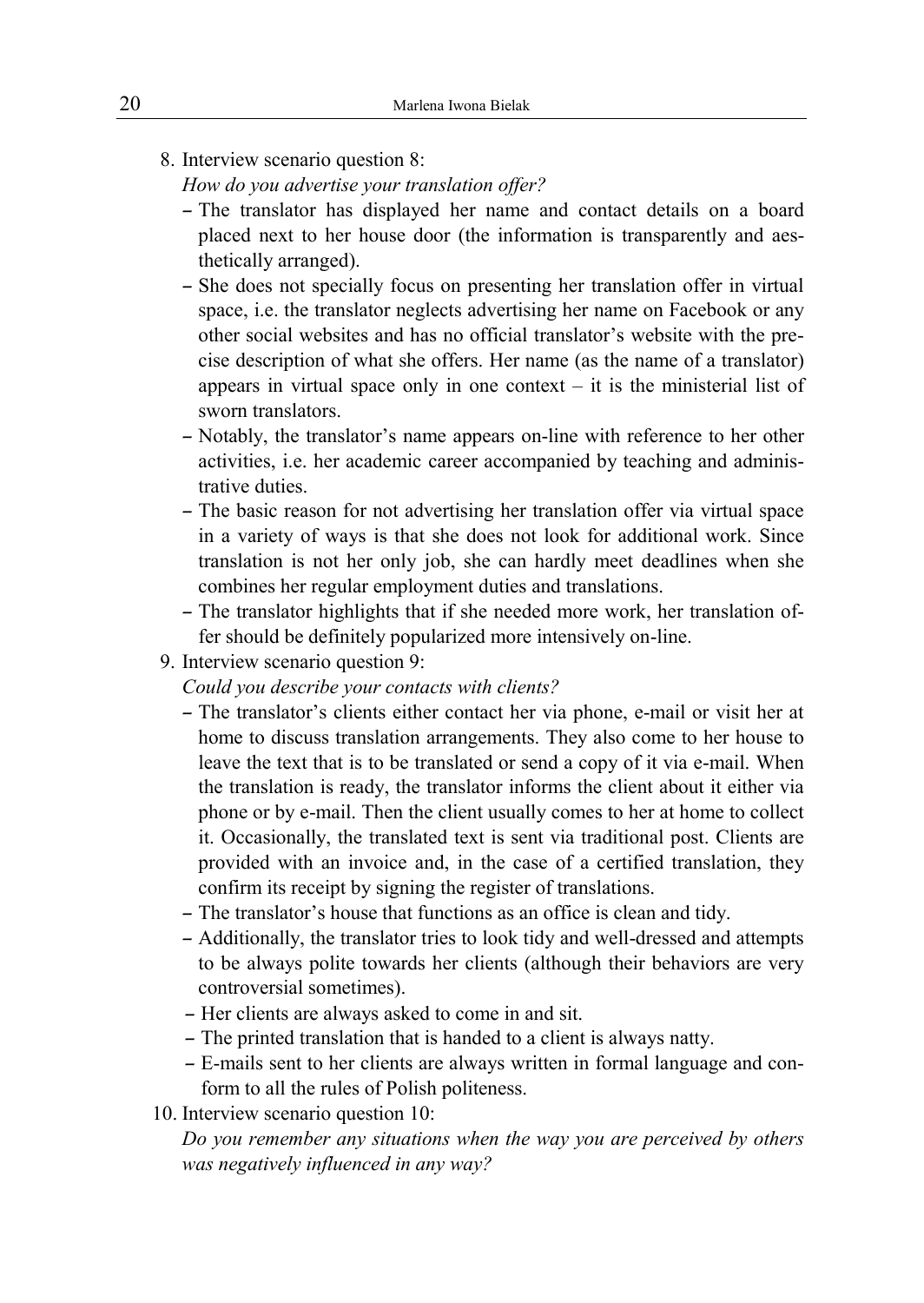- The lady emphasizes that she is only a human, which means that she cannot be fully perfect.
- Accordingly, once or twice in her professional career, the translator failed to remain calm and reacted unprofessionally (i.e. aggressively) to the impolite behavior of her client.
- Several times in her professional life she has been unexpectedly visited at home by a client when her look was not perfectly neat and tidy.
- While she was entering her professional path (and lacked experience), the quality of translation she provided was definitely lower than it is now.
- 11. Interview scenario question 11:

*Have you planned the process of creating your image in any way?* 

– The lady has not prepared any plan of building her image. She has not even though of it. She just performs her everyday activities and duties the best she can.

The research results presented above constitute material that must be further interpreted. The aforementioned interpretation, which is to be presented in the subsequent section in the form of a list of statements, will result in establishing the image dynamism of the translator under analysis.

### **8. Analysis of the research results**

The interpretation of the research material will be presented with reference to the supporting research enquiries, which will provide background in order to answer the main research question regarding the dynamism of the image of the translator under analysis.

- 1) The translator can be treated as a full professional thanks to her high linguistic competences which result from good education, wide professional experience (including translation, teaching or academic development) and the attitude centered on broadening her knowledge. Her professionalism is also represented by high translation competences (the translator's experience in translating legal, business, financial, administrative or medical documents signifies very advanced translation skills). One more factor that points to the translator's professionalism is her orientation on the high quality of translation and contacts with clients.
- 2) Therefore, the translator's image may be classified as the type of image determined by professionalism.
- 3) The aforementioned image is manufactured, maintained and disseminated via the application of diverse types of image strategies. Hybrid visual modality strategies are used by the Polish sworn translator, for example, while contacting clients, whereas bi-modality visual strategies are applied by her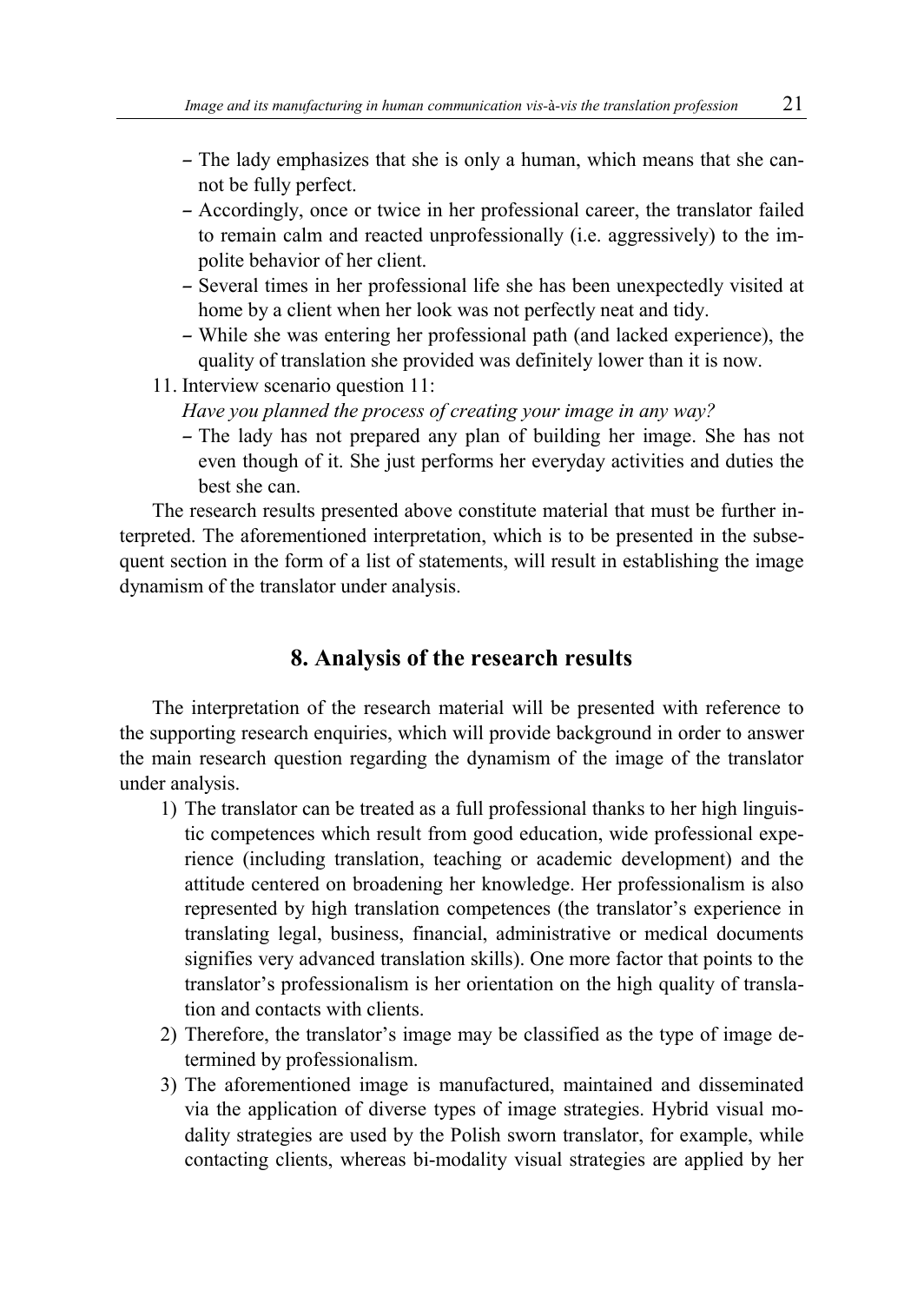with reference to interpreting. The use of the mono-modality visual strategy in her image manufacturing, maintaining and disseminating is exemplified by the presence of the board on the translator's house with her contact details, whereas the combination of image modality strategies and figure strategies occurs in the case of contacts with clients. The process of preparing a written translation by the lady involves either the application of hybrid visual modality strategies or bi-modality visual strategies.

- 4) All the types of image strategies applied by the translator, by and large, rest on image comfort (the few occurrences of comfort deficiencies mentioned by the lady do not impair the general comfortability of her image).
- 5) The application of different image strategies does not result from any premediated scheme. In other words, the manufacturing of the translator's image seems to be intuitive or even unconscious.
- 6) The professionalism-rooted image of the translator is therefore intuitively manufactured, maintained and disseminated by means of different categories of image strategies based on image comfort.
- 7) The professionalism and comfort which determine the image in question enable one to classify the latter as successful/attractive.
- 8) The translator's image in the place of her residence is durable as she has been translating in the local area for over 20 years (which constitutes a very long period of the existence of her image in the local space). The durability of her image in virtual space is also of long duration due to the long presence of her name on the on-line ministerial list of sworn translators.
- 9) The image under analysis is strong in the local space. The maximization of her image may be attributed to the following aspects: 1) the lady possesses the right to practice the profession of sworn translator (which is viewed as prestigious and which represents high translation competences), 2) she has a good reputation, 3) she is professionally active, 4) her name and contact details are displayed on her house. All the above factors contribute to the intensive presence of the translator's image in the market.
- 10) However, the existence of the translator's image in virtual space is not based on the high level of strength. The low degree of strength results from the fact that 1) the translator's name is present virtually only in one translationrelated context, i.e. the Polish ministerial list of sworn translators, 2) other contexts in which the lady's name occurs on-line are associated with her remaining professional activities, 3) the image under analysis is not manufactured and disseminated via social websites such as Facebook or Twitter or via an official personal website devoted to translation activities.
- 11) The above differences in image strength in local and virtual space suggest the existence of various degrees of liquidity of the translator's awareness capital with reference to diverse communication orders.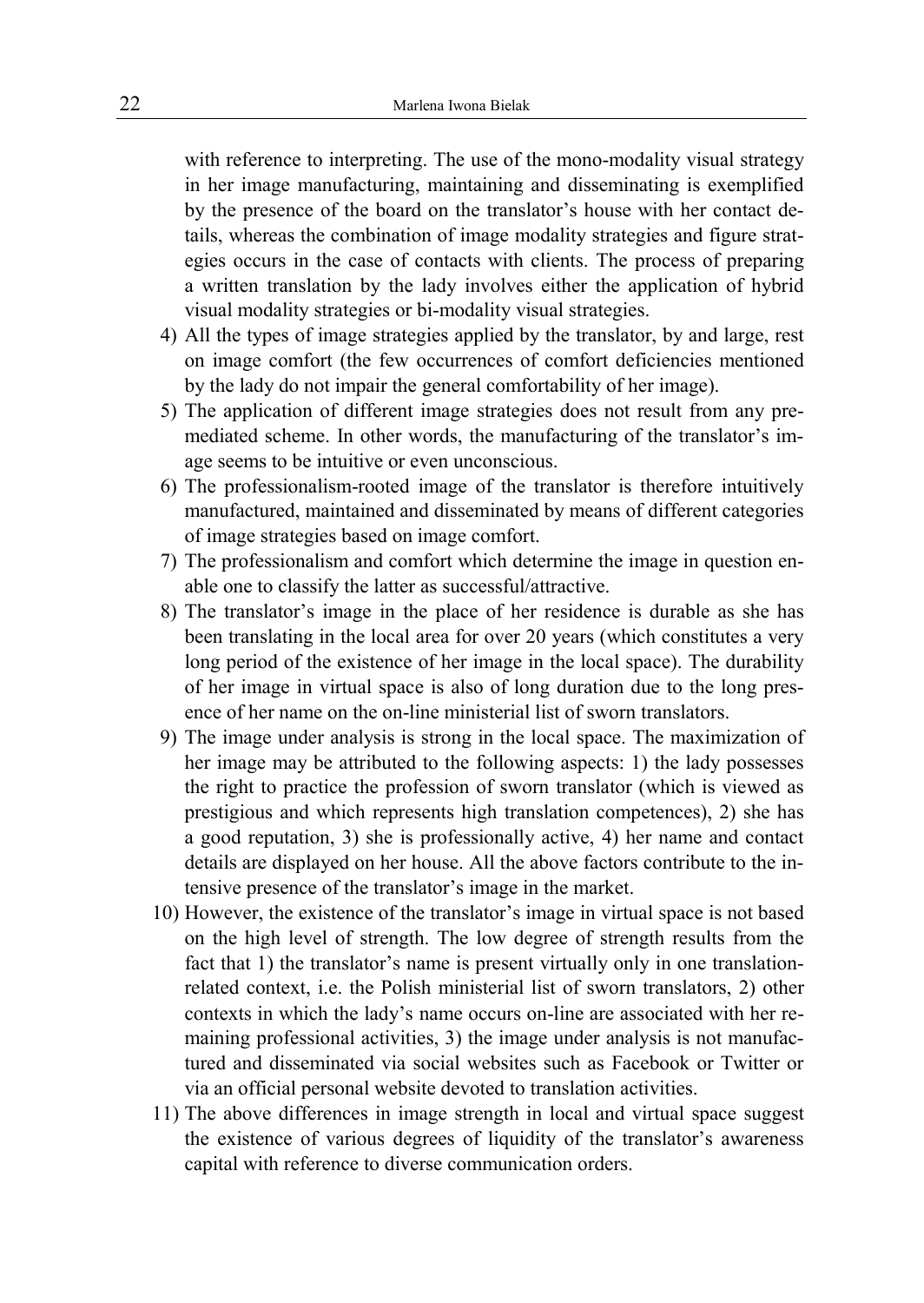- 12) In other words, the liquidity of the Polish sworn translator's awareness capital is high with reference to: 1) the natural human communication order that is applied in the case of contacts with clients and interpreting, 2) the written/graphic communication order that pertains to printed or written copies of translated texts or other documents that are produced during translationrelated activities, and 3) the primary hybrid communication order that is used while contacting clients, preparing translations of written texts and note-taking during interpreting.
- 13) With reference to the secondary hybrid human communication order (SHHC), which is supported by the use of technological devices, the liquidity of the Polish sworn translator's awareness capital is considerably limited, i.e. the translator contacts/is contacted by clients by means of the SHHC and her personal details are disseminated in virtual space thanks to the on-line Polish ministerial list of sworn translators but her translation offer is neither advertised by means of social media nor demonstrated on a personal website, which considerably limits the process of the translator's image manufacturing.
- 14) The limited liquidity of the Polish sworn translator's awareness capital is caused by the fact that the translator has got enough translation commissions and, in consequence, faces no need for increasing the liquidity aimed at achieving the maximum benefit.
- 15) Since the translator has got enough translation commissions, it is assumed that the manufacturing, maintaining and disseminating of the Polish sworn translator's image, which represents the type of liquidity described above, results in image effectiveness.
- 16) Taking into consideration the above analysis, the image dynamism of the Polish sworn translator may be described as follows:
	- the manufacturing of the image under analysis is intuitive, i.e. the process is not carefully and cautiously planned,
	- the image in question is manufactured to a large extent with reference to the professionalism of the translator,
	- the manufacturing relies on the use of different types of image strategies based, by and large, on image comfort,
	- the processes described above give rise to the creation of the image which is successful/attractive,
	- the dissemination of the successful/attractive image in question is strongly supported by the translator's image durability,
	- the dissemination of the successful/attractive image of the Polish sworn translator is also accompanied by the high degree of her image strength in the local space. Importantly, the strength of the Polish sworn translator's image does not embody virtual space,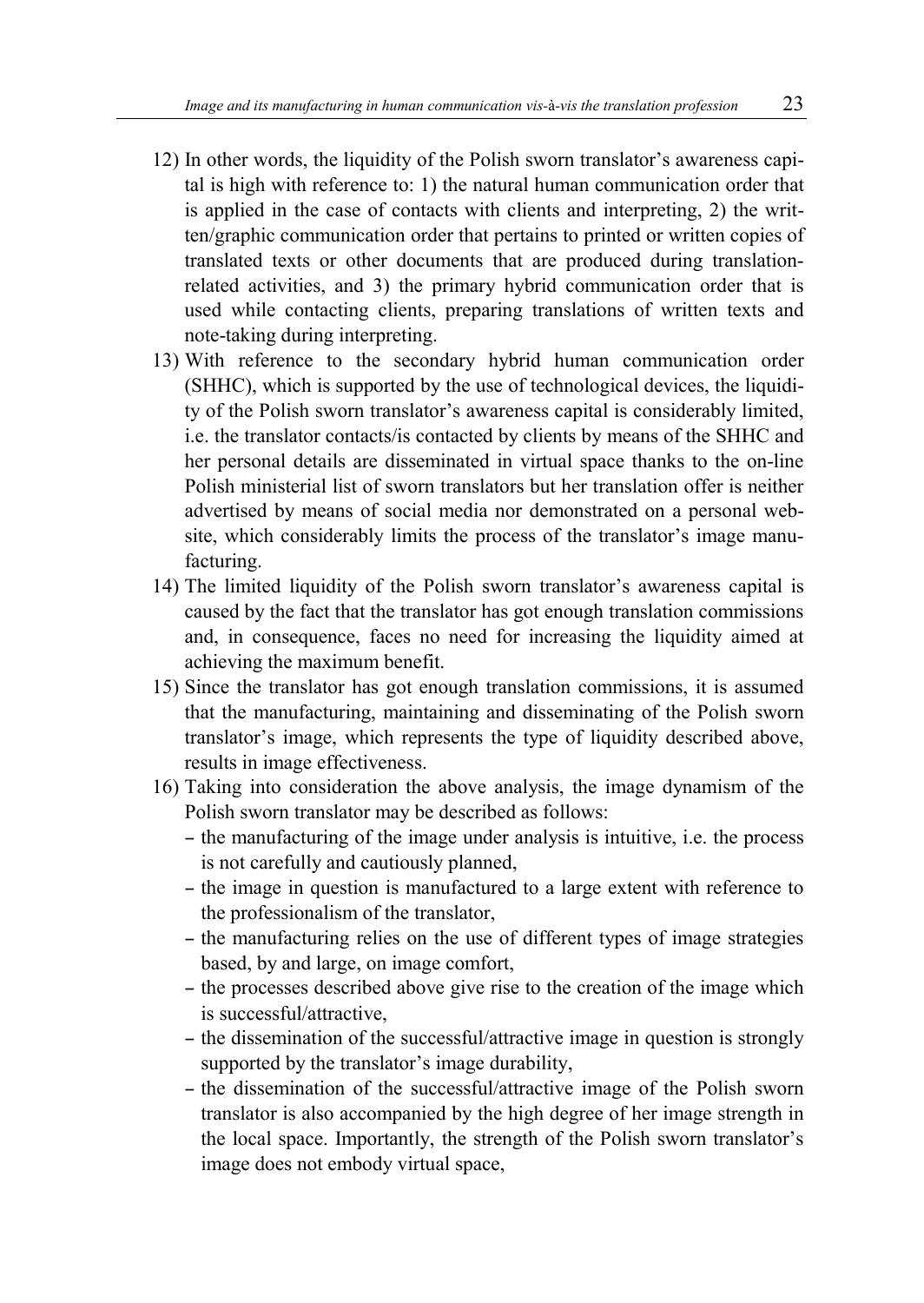- the liquidity of the Polish sworn translator's awareness capital is high in relation to 1) the natural human communication order, 2) the written/ graphic communication order and 3) the primary hybrid communicative order, whereas it is limited with reference to the secondary hybrid human communication order.
- the aforesaid image manufacturing, maintaining and disseminating results in the sufficient number of translation commissions, which is interpreted as image effectiveness.
- 17) In the face of the need for more work, the Polish sworn translator should increase the liquidity of her awareness capital with reference to the secondary hybrid human communication order. Her professional offer should be advertised quite intensively by modern technology-oriented media, i.e. it may be placed on a variety of internet websites, inclusive of social networking sites that enjoy great popularity and seem to be ever-expanding (cf. Boaz and Guan, 2017).
- 18) In other words, the Polish sworn translator, in the process of increasing the liquidity of her awareness capital, should rely on the determining role of media in shaping the communicative face of the present world (c.f. Avenbeck-Lietz, 2014; Couldry and Hepp, 2017; Lundby, 2009; 2014). Nevertheless, such a process cannot be intuitive and unconscious but carefully planned. Additionally, it should resemble (at least to some extent) the image manufacturing of celebrities whose activities are aimed at gaining media coverage (c.f. Panis and Van den Bulck, 2014).
- 19) Notably, while disseminating her image in the way suggested above, the lady must remember about adjusting her offer to the culture-specific determinants of media use (c.f. Gezduci and d´Haenens, 2007) characteristic of the communicators comprising her target group (i.e. potential clients). Since the translator specializes in Polish-English and English-Polish translations, her attention should be paid to the rules governing the use of the media in Polish and English culture.
- 20) As a final note, it must be highlighted that the above ideas associated with increasing the liquidity of the translator's awareness capital may be introduced in case any need for more translation commissions arises.

### **9. Conclusions**

Human image is a universal phenomenon which results both from the biological nature of man and specific socio-cultural conditioning. Its socio-cultural utility is of vital significance in communicative space but not every human communicator is aware that he/she is in possession of such a significant presentation and mediatory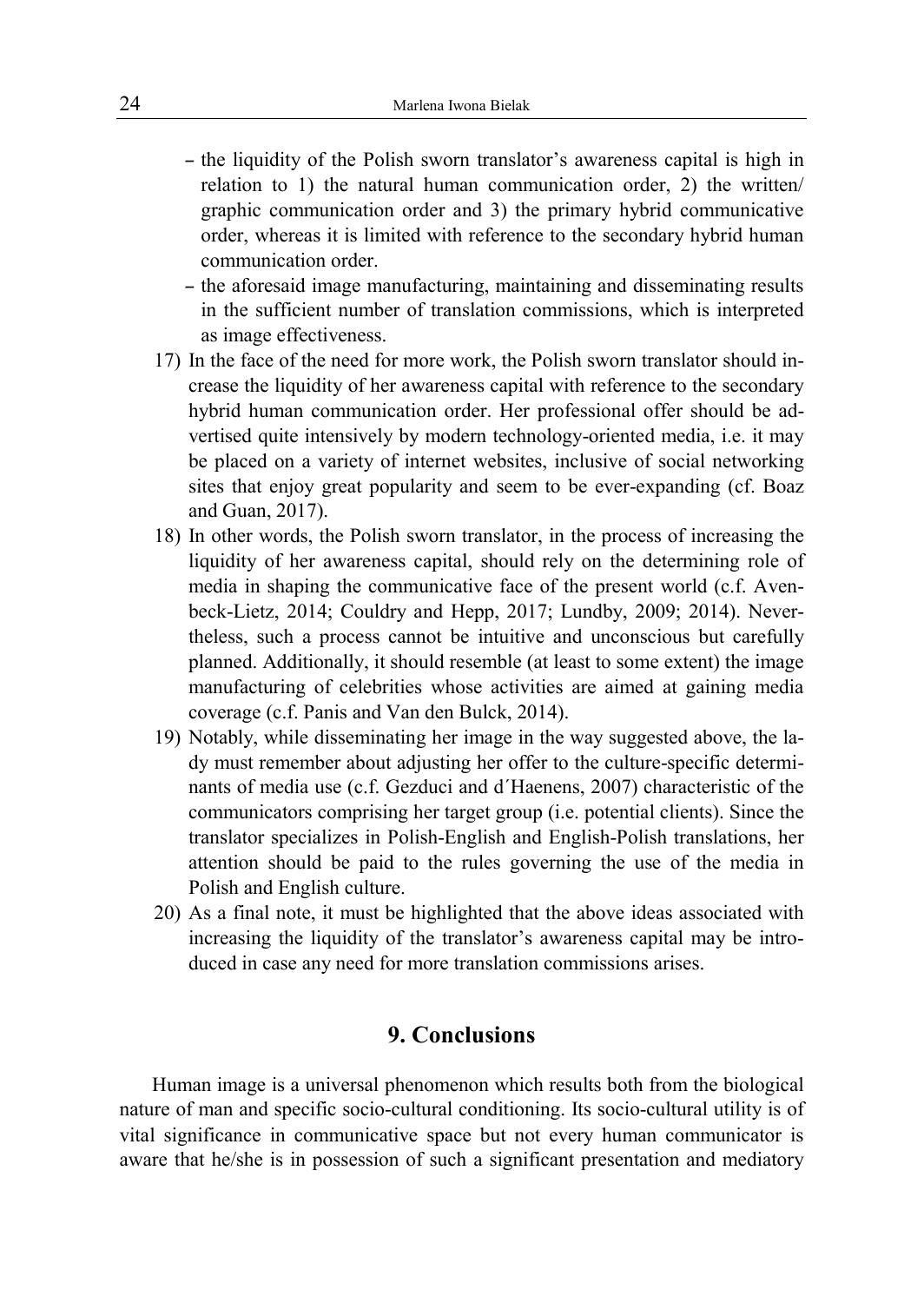tool which, despite its transitory nature, is always available. Accordingly, it seems tempting to suggest that in higher education curricula of each faculty there should be included courses devoted to image, its manufacturing, maintenance and dissemination. It must be also highlighted that image dynamism is subject to cultural conditioning, which points to the necessity of describing the cross-cultural characteristics of image building in the case of each profession. The description of the image dynamics of the Polish sworn translator, therefore, may be approached as initiating the cross-cultural analysis of the global system of interacting images.

### **References**

- Act of 25 November 2004 on the Profession of Sworn Translator. Journal of Laws of 27 December 2004. Poland (2004). Retrieved June 17, 2017. http://www.mc-tlumaczenia.pl/files/file/PolishSworn TranslatorAct(27\_1\_2005).pdf
- Andrzejewski, P. 2003. *Sztuka budowania wizerunku osób, firmy i instytucji.* Poznań: Forum.
- Averbeck-Lietz, S. 2014. "Understanding mediatization in "First modernity": Sociological classics and their perspectives on mediated and mediatized societies". In Lundby, K. (ed.). *Mediatization of communication. Handbook of communication science 21*. Berlin/Boston: Mouton de Gruyter. 109-130.
- Bartkowiak, M. and J. Szłapińska. 2014. "Znaczenie budowania wizerunku pracodawcy na nowym rynku pracy". *Dyskurs Młodych Andragogów* 15. 25-38.
- Bielak, M.I. 2017. "Image in communication: Polish high school students and teachers vis-à-vis the dynamic aspects of their image on the official internet website of their school". *Scripta Neophilologica Posnaniensia* XVII*.* 49–59.
- Bielak, M.I. (in print). The translator's identity vis-à-vis higher education curricula.
- Biernacka, A. 2014. *Tłumacz w rozprawie sądowej.* Warszawa: Wydawnictwo Naukowe IKL@.
- Boz, N. and S.A. Guan. 2017. "Your profile is so rad: Self-presentation strategies in Turkish adolescents". *Communications. The European Journal of Communication Research* 42 (1). 23-46.
- Budzyński, W. 2002. *Zarządzanie wizerunkiem firmy.* Warszawa: Poltext.
- Bobrowska, A. and M. Garstka. 2012. "Elementy kreacji wizerunku podmiotu politycznego w rzeczywistości wyborczej". Colloquiom Wydziału Nauk humanistycznych i Społecznych. Kwartalnik II/2012*.* 147-164.
- Cichosz, M. 2003. *Autokreacja wizerunku polityka na przykładzie wyborów prezydenckich w III RP.* Toruń: Wydawnictwo Adam Marszałek.
- Couldry, N. and A. Hepp. 2017. *The mediated construction of reality.* Cambridge, Malden, MA: Polity Press.
- Cwalina, W., Falkowski, A. and B.I. Newman. 2011. *Political marketing: theoretical and strategic foundations.* Armonk, NY: M.E. Sharpe.
- Czaplińska, P. 2015. "Strategia budowania wizerunku osób znanych". In: Grzegorczyk, A. (ed.). *Perswazyjne wykorzystanie wizerunku osób znanych.* Warszawa: Wyższa Szkoła Promocji, Mediów i Show Businessu. 8-38.
- Czepiec-Mączka, A. 2000. "Wizerunek nauczyciela w opinii uczniów". *Problemy Opiekuńczo-Wychowawcze* 2000/8. 21-23.
- Dobek-Zaręba, A. 2011. *Wizerunek polityka w III RP: kreacje, instrumentarium, kompetencje komunikacyjne.* Rzeszów: Wydawnictwo Uniwersytetu Rzeszowskiego.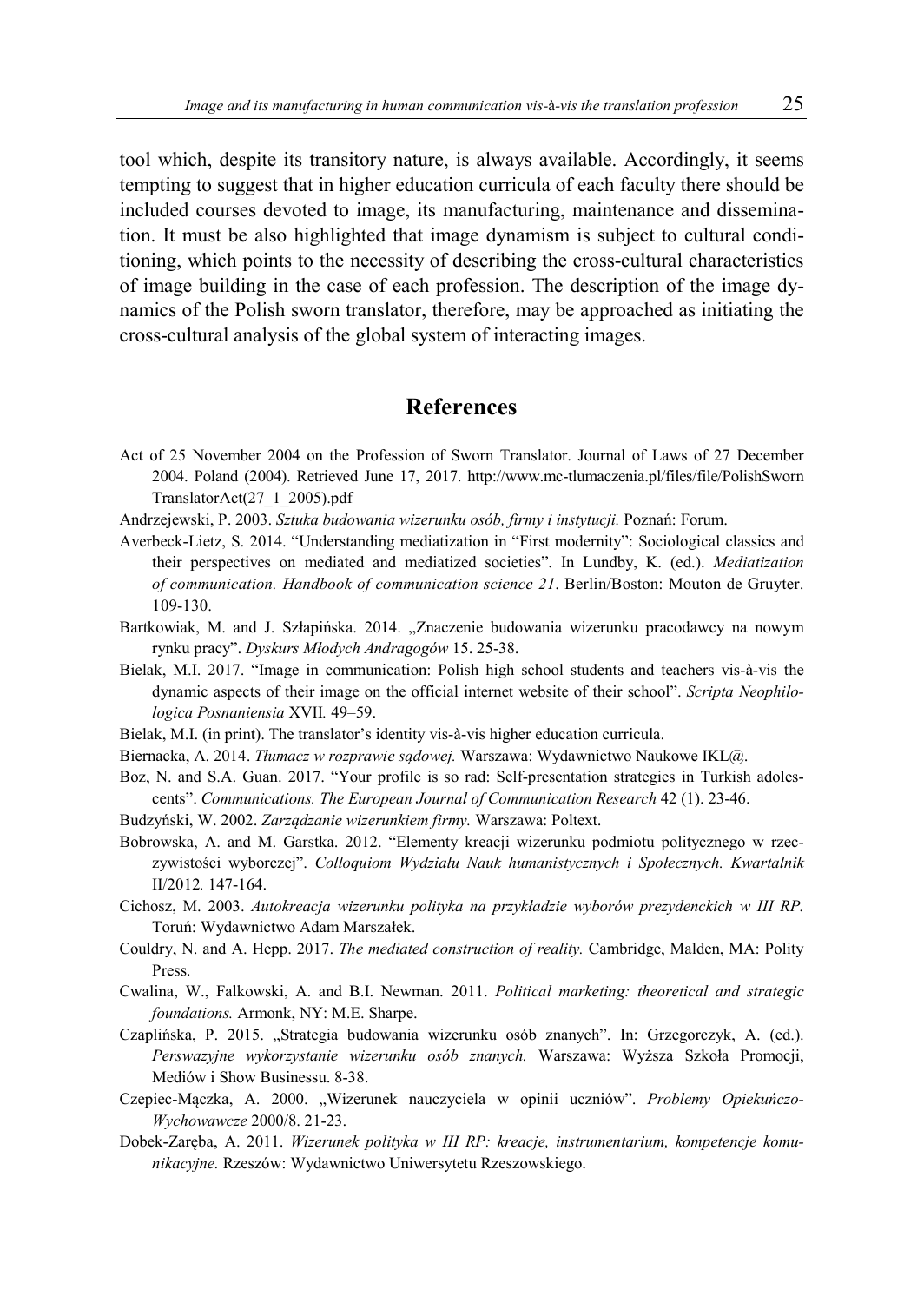- Dolphin, R. 2000. *Fundamentals of corporate communications.* 2nd edition. London/New York: Routledge.
- Famuła, A. 2003. "Nauczyciel w oczach gimnazjalistów". *auczyciel i Szkoła* 2003/3-4. 139-148.
- Gezduci, H. and L. Haenens. 2007. "Culture-specific features as determinants of news media use". *Communications. The European Journal of Communication Research* 32 (2). 193-222.
- Harvey, J. and R. Young (eds.). 2012**.** *Image-building in Canadian municipalities.* Montreal/Kingston: McGill-Queen's University Press.
- Holz-Mänttäri, J. 1984. *Translatorisches Handeln: Theorie und Methode.* Helsinki: Suomalainen tiedeakatemia.
- Jeziński, M. 2005. "Wizerunek polityczny jako element strategii wyborczej". In B. Dobek-Ostrowska (ed.). *Kampania Wyborcza: marketingowe aspekty komunikowania politycznego*. Wrocław: Wydawnictwo Uniwersytetu Wrocławskiego. 115-132.
- Judge, H. (1995). "The images of teachers". *Oxford Review of Education* 21(3). 253-265.
- Knap-Stefaniuk, A. 2015. "Kształtowanie wizerunku współczesnej firmy wybrane zagadnienia". *ZUV* 44(6). 108-119.
- Korczyński, S. 2002. *Obraz nauczyciela.* Opole: Wydawnictwo Uniwersytetu Opolskiego.
- Ko, E., Hwang, Y.K. and E.Y. Kim. 2013. "Green marketing functions in building corporate image in the retail setting". *Journal of Business Research* 66(1). 1709-1715.
- Kunczik, M. 1996. *Images of nations and international public relations*. Mahwah/New Jersey: Lawrence Erlbaum Associates, Inc.
- Lipman, W. 1922. *Public opinion*. New York: Harcourt Brace.
- Lundby, K. (ed.). 2009. *Mediatization: concept, change, consequences.* New York: Peter Lang.
- Lundby, K. (ed.). 2014. *Mediatization of communication.* Berlin/Boston: Mouton de Gruyter.
- Panis, K., and H. Van den Bulck. 2014. "In the footsteps of Bob and Angelina: celebrities' diverse societal engagement and its ability to attract media coverage". *Communications. The European Journal of Communication Research* 39(1). 23-42.
- Pluta, E. 2001. *Public relations moda czy konieczność? Teoria i praktyka*. Warszawa: Twigger.
- Puppel, S. 2012. "The human communication orders and the principle of natural language sustainability". *Oikeios Logos* 9. 1–14.
- Puppel, S. 2016. "Kuźnia Hefajstosa czyli krótki zarys teorii wizerunku w komunikacji człowieka". *Scripta eophilologica Posnaniensia* XVI. 109-124.
- Reiβ, K. and H.J. Vermeer. 1984. *Grundlegung einer allgemeinen Translationstheorie*. Tübingen: Niemeyer.
- Sampson, E. 1996. *Jak tworzyć własny wizerunek.* Warszawa: Dom Wydawniczy ABC.
- Schill, T.A. 2012. "The visual image and the political image: a review of visual communication research in the field of political communication". *The Review of Communication* 12(2). 118-142.
- Shimp, T.A. 2010. *Advertising promotion and other aspects of integrated marketing communications.*  Mason, OH: South Western, Cengage Learning.
- Smith, P.R. and J. Taylor. 2004. *Marketing communications: An integrated approach.* London, Sterling/VA: Kogan Page Publishers.
- Stróżyński, M. 2001. "Nauczyciel w oczach ucznia". *Edukacja i Dialog* 2001/5. 54-60.
- Szulczewska, H. 2014. "Tłumacz jak chirurg". In: *Jednym słowem. Blog o wielojęzyczności, uczeniu się i nauczaniu języków obcych.* http://www.blogjednymslowem.pl/tlumacz-jak-chirurg/
- Swetnam, L.A. 1992. "Media distortion of the teacher image". *Clearing House* 66(1). 30-32.
- Świder, G. 2002. "Wizerunek nauczyciela w wyobrażeniach uczniów szkół średnich w Polsce i w Holandii". *Edukacja* 2002/2. 28-29.
- Tryuk, M. 2006. *Przekład ustny środowiskowy.* Warszawa: Wydawnictwo Naukowe PWN.
- Uścińska, B. and J. Ciamciara. 2015. *Komunikacja wizerunkowa w mediach.* Wrocław: Astrum.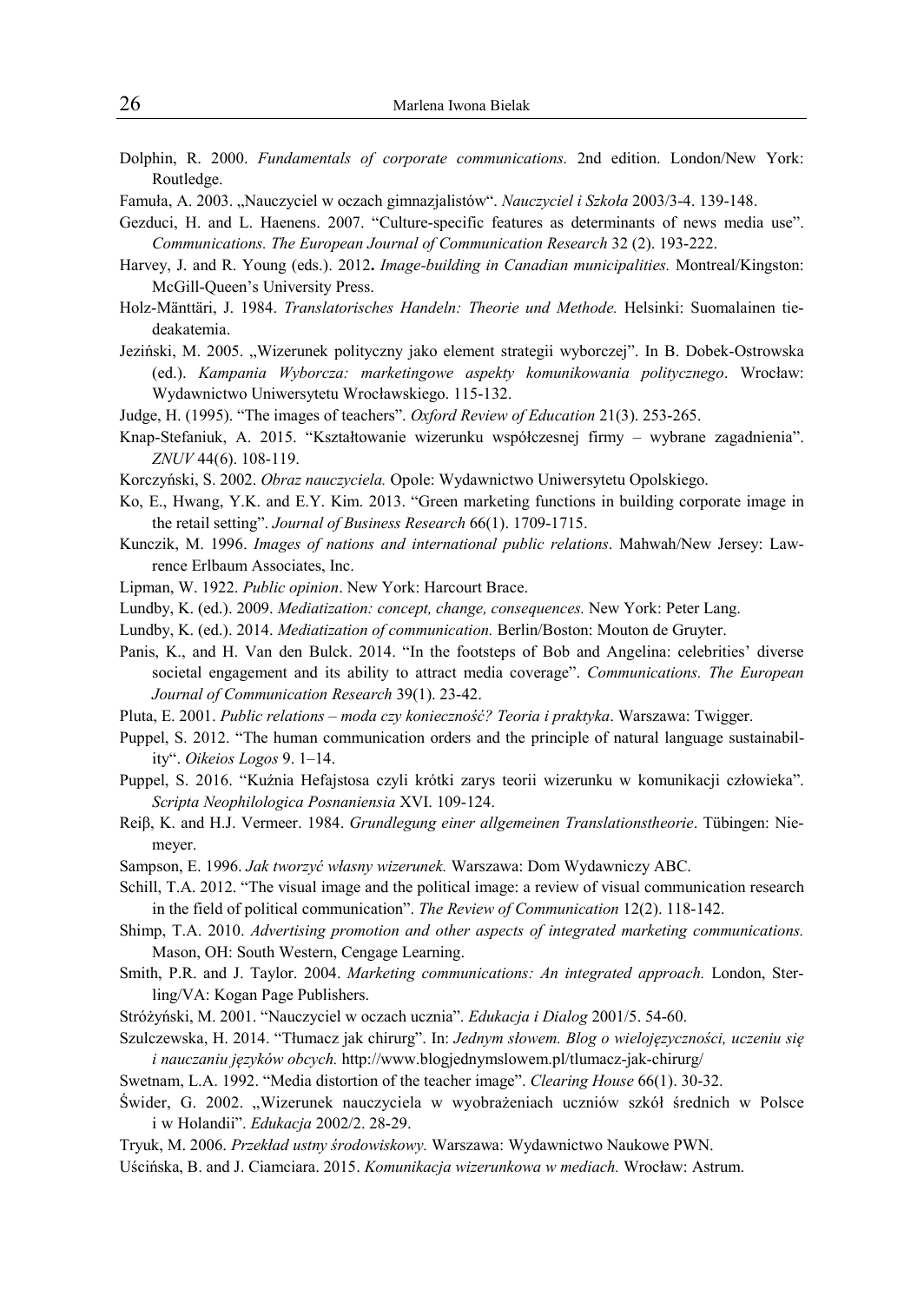- Vermeer, H.J. 1978. "Ein Rahmen für eine allgemeine Translationstheorie". *Lebende Sprachen* 23(3). 99–102.
- Wadensjö, C. 1998. *Interpreting as interaction.* London/New York: Longman.
- Wheeler, M. 2013. *Celebrity politics: Image and identity in contemporary political communications.* Cambridge: Polity Press.
- Wongphudee, P. 2016. Elements that influence celebrity image building in the entertainment sector of Thailand. *RJSH* 3(1). 59-72.
- Worakijpokatorn, P. 1994. *Public relations research.* Bangkok: Prakaipruk Publishing.
- Wójcik, K. 1997. *Public relations od A do Z.* Warszawa: Placet.
- *Wpływ błędów na wizerunek*. 2017. https://supertlumacz.pl/wplyw-bledow-na-wizerunek/